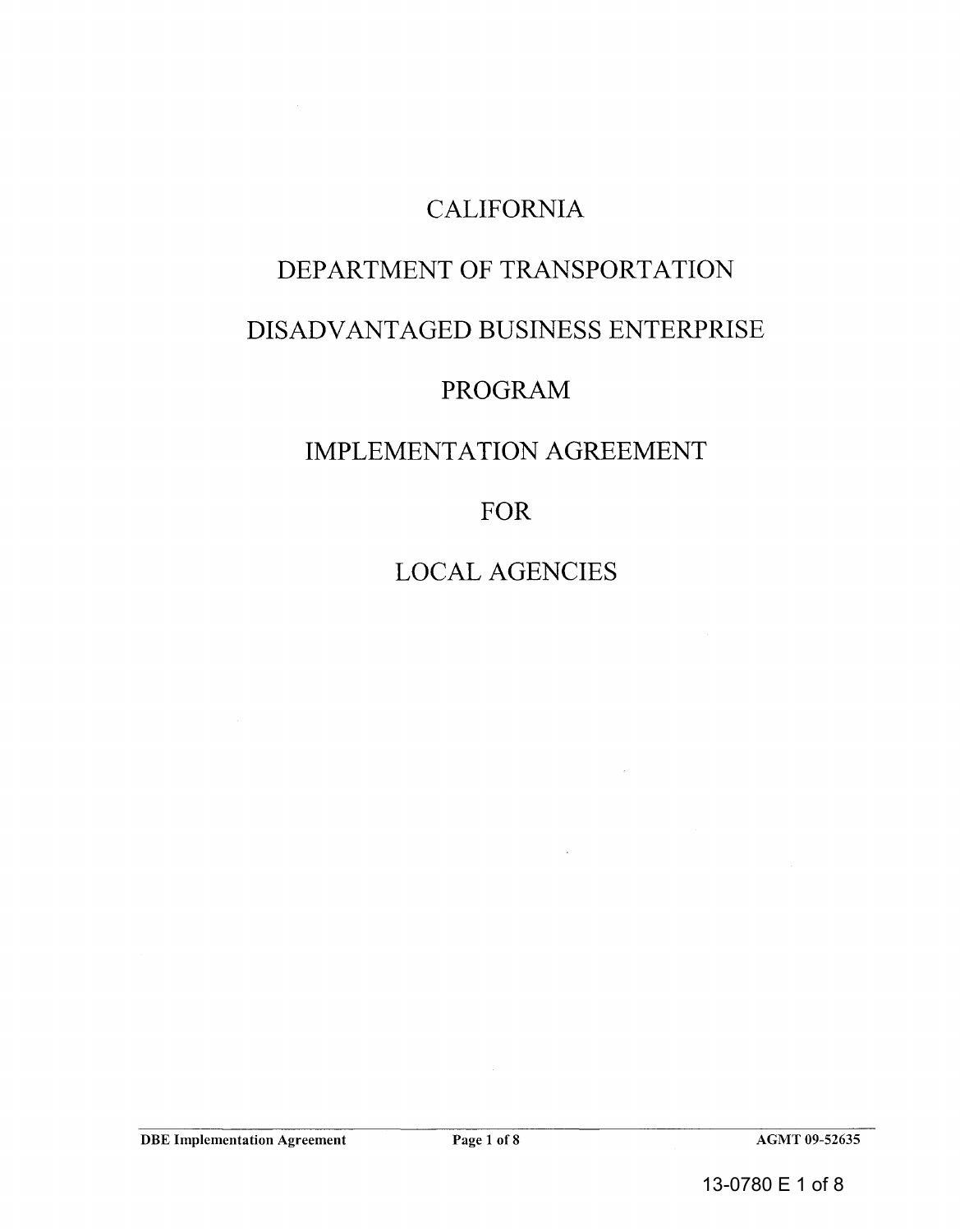### CALIFORNIA DEPARTMENT OF TRANSPORTATION DISADVANTAGED BUSINESS ENTERPRISE IMPLEMENTATION AGREEMENT

For the County of El Dorado, hereinafter referred to as "RECIPIENT."

#### I Definition of Terms

The terms used in this agreement have the meanings defined in 49 CFR  $\S$  26.5.

#### II OBJECTIVE/POLICY STATEMENT (§26/1. 26/23)

The RECIPIENT intends to receive federal financial assistance from the U. S. Department of Transportation (DOT) through the California Department of Transportation (Caltrans), and as a condition of receiving this assistance, the RECIPIENT will sign the California Department of Transportation Disadvantaged Business Enterprise Program Implementation Agreement (hereinafter referred to as Agreement). The RECIPIENT agrees to implement the State of California, Department of Transportation Disadvantaged Business Enterprise (DBE) Program Plan (hereinafter referred to as the DBE Program Plan) as it pertains to local agencies. The DBE Program Plan is based on U.S. Department of Transportation (DOT), 49 CFR, Part 26 requirements. ENTERPRISE IMPLEMENTATION AGREEMENT<br>
For the County of El Dorado, hereinafter referred to as "RECIPIENT."<br>
I<br>
The terms used in this agreement have the meanings defined in 49 CFR § 26.5.<br>
II<br>
OBJECTIVE/POLICY STATEMENT (§2

It is the policy of the RECIPIENT to ensure that DBEs, as defined in Part 26, have an equal opportunity to receive It and participate in DOT-assisted contracts. It is also their policy:

- To ensure nondiscrimination in the award and administration of DOT-assisted contracts.
- To create a level playing field on which DBE's can compete fairly for DOT-assisted contracts.
- To ensure that their annual overall DBE participation percentage is narrowly tailored, in accordance with applicable law.
- To ensure that only firms that fully meet 49 CFR, Part 26 eligibility standards are permitted to participate as DBEs.
- To help remove barriers to the participation of DBEs in DOT-assisted contracts.
- To assist the development of firms that can compete successfully in the market place outside the DBE Program. participate in DOT-assisted contracts. It is also their policy:<br>To ensure nondiscrimination in the award and administration of DOT-<br>To create a level playing field on which DBE's can compete fairly for<br>To ensure that their

#### **Nondiscrimination** (§26.7) **III**

RECIPIENT will never exclude any person from participation in, deny any person the benefits of, or otherwise discriminate against anyone in connection with the award and performance of any contract covered by 49 CFR, Part 26 on the basis of race, color, sex, or national origin. In administering the local agency components of the DBE Program Plan, the RECIPIENT will not, directly, or through contractual or other arrangements, use criteria or methods of administration that have the effect of defeating or substantially impairing accomplishment of the objectives of the DBE Program Plan with respect to individuals of a particular race, color, sex, or national origin. RECIPIENT will never exclude any person from participation in, deny any person the benefits of, or otherwise<br>discriminate against anyone in connection with the award and performance of any contract covered by 49 CFR,<br>Part

 $\bar{\mathcal{A}}$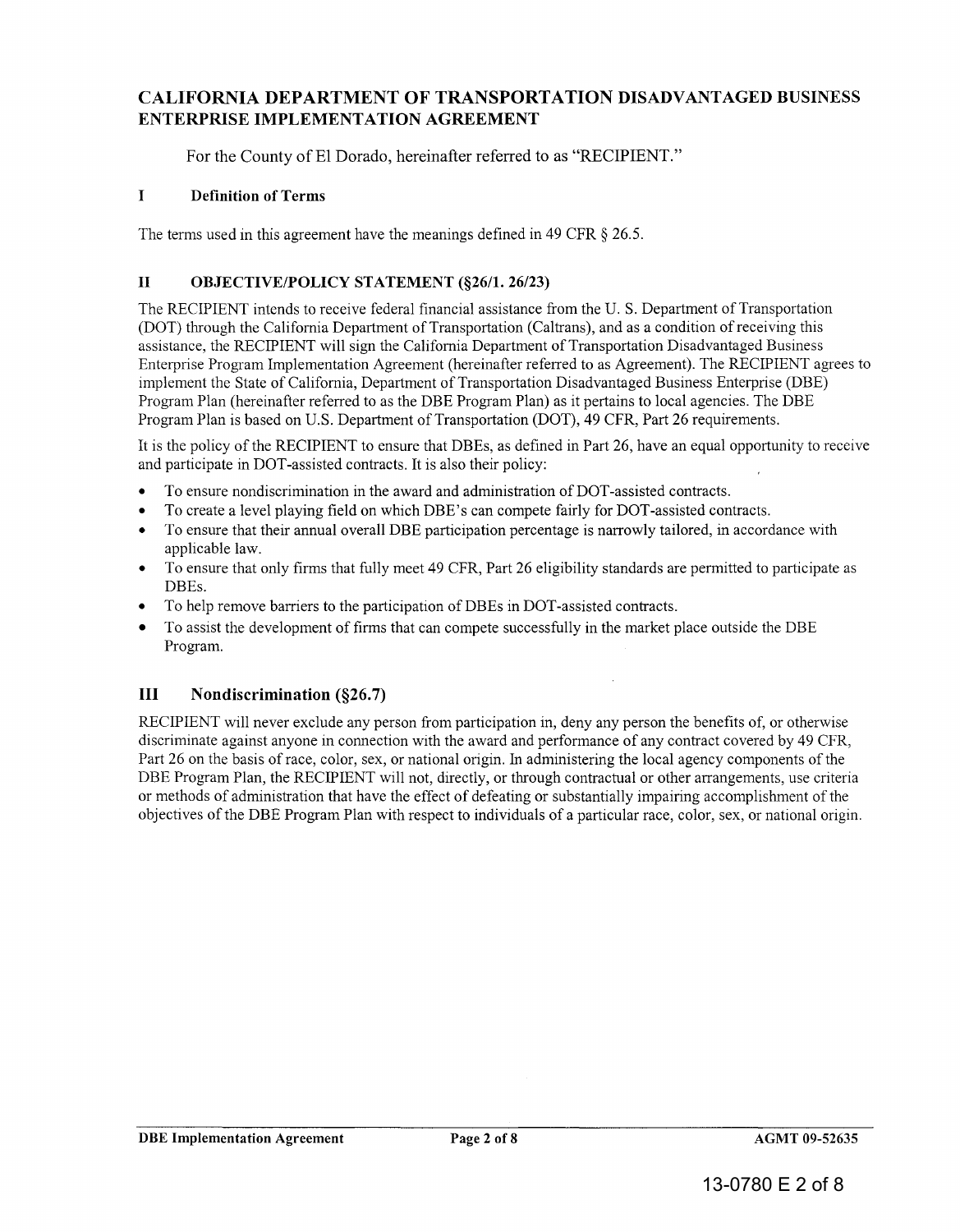#### IV Annual DBE Submittal Form (§26.21)

The RECIPIENT will provide to the Caltrans District Local Assistance Engineer (DLAE) a completed *Local Agency DEE Annual Submittal Form* (Exhibit 9-B) by June 1 of each year for the following Federal Fiscal Year (FFY). This form includes an Annual Anticipated DBE Participation Level (AADPL), methodology for establishing the AADPL, the name, phone number, and electronic mailing address of the designated DBELO, and the choice of Prompt Pay Provision to be used by the RECIPIENT for the following FFY. The RECIPIENT will provide to the Caltrans District Local Assistance Engineer (DLAE) a completed *Local* Agency *DBE Annual Submittal Form* (Exhibit 9-B) by June 1 of each year for the following Federal Fiscal Ye<br>(FFY). Th

#### V Race-Neutral Means of Meeting the Overall Statewide Annual DBE Goal (§26.51)

RECIPIENT must meet the maximum feasible portion of its AADPL by using race-neutral means of facilitating DBE participation. Race-neutral DBE participation includes any time a DBE wins a prime contract through customary competitive procurement procedures, is awarded a subcontract on a prime contract that does not carry a DBE goal, or even if there is a DBE goal, wins a subcontract from a prime contractor that did not consider its DBE status in making the award (e.g., a prime contractor that uses a strict low-bid system to award subcontracts).

Race-neutral means include, but are not limited to, the following:

- 1. Arranging solicitations, times for the presentation of bids, quantities, specifications, and delivery schedules in ways that facilitate DBE, and other small businesses, participation (e.g., unbundling large contracts to make them more accessible to small businesses, requiring or encouraging prime contractors to subcontract portions of work that they might otherwise perform with their own forces);
- 2. Providing assistance in overcoming limitations such as inability to obtain bonding or financing (e.g., by such means as simplifying the bonding process, reducing bonding requirements, eliminating the impact of surety costs from bids, and providing services to help DBEs, and other small businesses, obtain bonding and financing); to subcontract portions of work that they might otherwise perform with their own forces);<br>Providing assistance in overcoming limitations such as inability to obtain bonding or financing (e.g., by<br>such means as simplifying
- 3. Providing technical assistance and other services;
- 4. Carrying out information and communication programs on contracting procedures and specific contract opportunities (e.g., ensuring the inclusion of DBEs, and other small businesses, on recipient mailing lists of bidders; ensuring the dissemination to bidders on prime contracts oflists of potential subcontractors; provision of information in languages other than English, where appropriate);
- 5. Implementing a supportive services program to develop and improve immediate and long-term business management, record keeping, and financial and accounting capability for DBEs and other small businesses;
- 6. Providing services to help DBEs, and other small businesses, improve long-term development, increase opportunities to participate in a variety of types of work, handle increasingly significant projects, and achieve eventual self-sufficiency;
- 7. Establishing a program to assist new, start-up firms, particularly in fields in which DBE participation has historically been low;
- 8. Ensuring distribution of your DBE directory, through print and electronic means, to the widest feasible universe of potential prime contractors; and
- 9. Assisting DBEs, and other small businesses, to develop their capability to utilize emerging technology and conduct business through electronic media.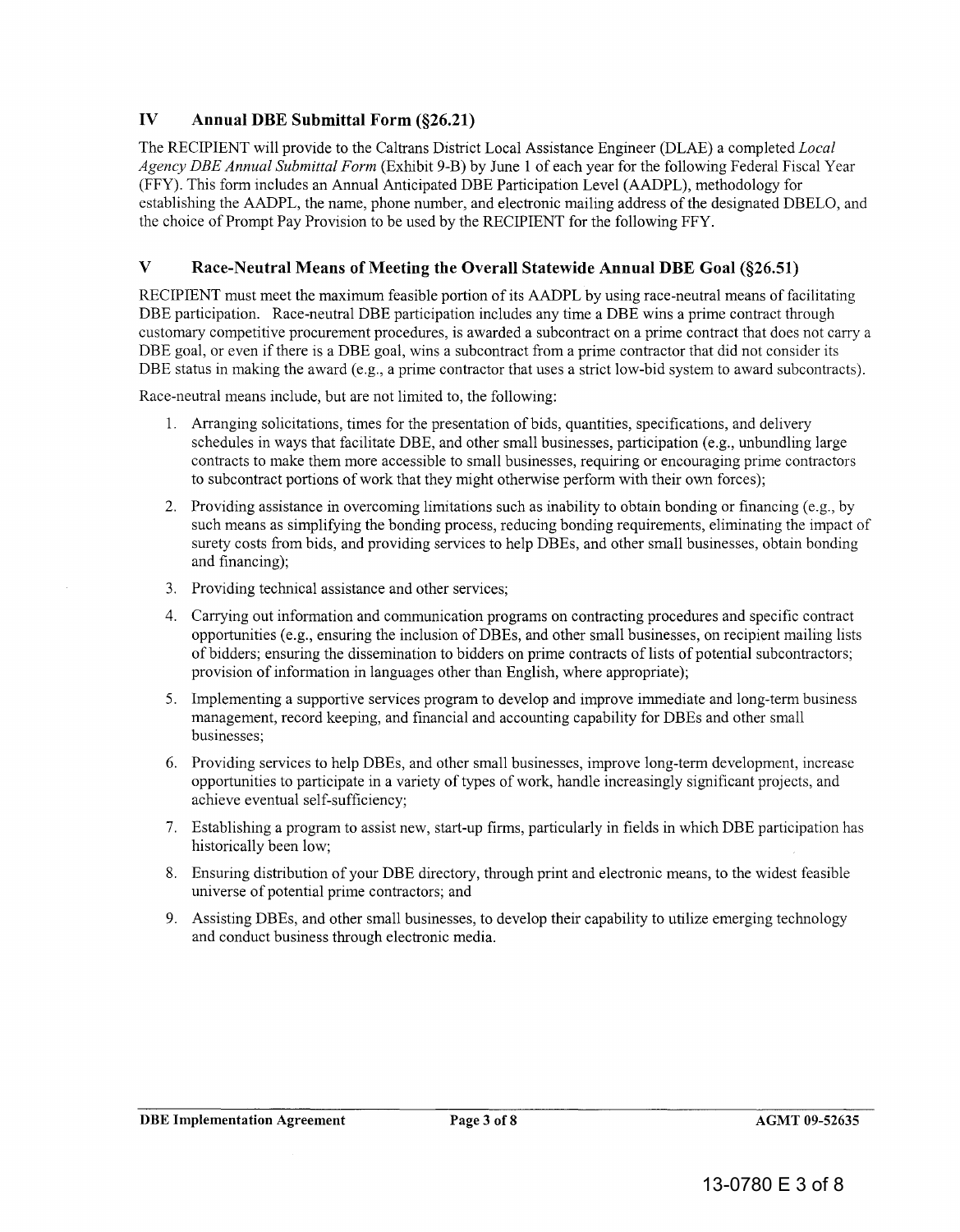#### VI Race Conscious Means of Meeting the Overall Statewide Annual DBE Goal (§26.51(d))

RECIPIENT must establish contract goals for Underutilized Disadvantaged Business Enterprises (UDBEs) to meet any portion of your AADPL you do not project being able to meet using race-neutral means. UDBEs are limited to these certified DBEs that are owned and controlled by African Americans, Native Americans, Women, and Asian Pacific Americans.

#### VII Quotas (§26.43)

RECIPIENT will not use quotas or set-asides in any way in the administration of the local agency component of the DBE Program Plan.

#### VIII DBE Liaison Officer (DBELO) (§26.25)

RECIPIENT has designated a DBE Liaison Officer. The DBELO is responsible for implementing the DBE Program Plan, as it pertains to the RECIPIENT, and ensures that the RECIPIENT is fully and properly advised concerning DBE Program Plan matters. RECIPIENT initially designates the following position as the DBE Liaison Officer: The Supervising Civil Engineer of the Office Engineer Unit of the Construction Division of the EI Dorado County Department of Transportation. The designated DBELO, acting through the Deputy Director of Engineering, Construction Division, has direct, independent access to the EI Dorado County Chief Administrative Officer (CAO), concerning DBE program matters. As Office Engineer the DBELO is responsible for Quality Assurance (QA) relative to the Department's Engineering Design staff of 31 people. The Office Engineer coordinates with the construction staff to ensure that the Quality Assurance measures can be practically implemented. The Office Engineer is responsible for overseeing the bid, award, and contract execution for capital improvement projects. As DBELO, the Office Engineer assures that the DBE Program is implemented from design through construction. The DBELO also works with the Contract Services Unit to ensure that the DBE program is implemented in other third party contracts. The DBELO works with this staff of professionals and support personnel each of whom devote a portion of their time to the program. The name, address, telephone number, electronic mail address, and an organization chart displaying the DBELO's position in the organization are found in Attachment A to this Agreement. This information will be updated annually and included on the DBE Annual Submittal Form. VI Race Conscious Means of Meeting the Overall Statewide Annual DBE Goal (§26.51(d))<br>ReCIPIENT must establish controlle goals for Underultinged Disadvantaged Business Enterprises (UDBEs (controlled by African Americans, Na

The DBELO is responsible for developing, implementing, and monitoring the RECIPIENT's requirements of the DBE Program Plan in coordination with other appropriate officials. Duties and responsibilities include the following:

- 1. Gathers and reports statistical data and other information as required.
- 2. Reviews third party contracts and purchase requisitions for compliance with this program.
- 3. Works with all departments to determine projected Annual Anticipated DBE Participation Level.
- 4. Ensures that bid notices and requests for proposals are made available to DBEs in a timely manner.
- 5. Analyzes DBE participation and identifies ways to encourage participation through race-neutral means.
- 6. Participates in pre-bid meetings.
- 7. Advises the CEO/governing body on DBE matters and DBE race-neutral issues.
- 8. Provides DBEs with information and recommends sources to assist in preparing bids, obtaining bonding and insurance.
- 9. Plans and participates in DBE training seminars.
- 10. Provides outreach to DBEs and community organizations to fully advise them of contracting opportunities.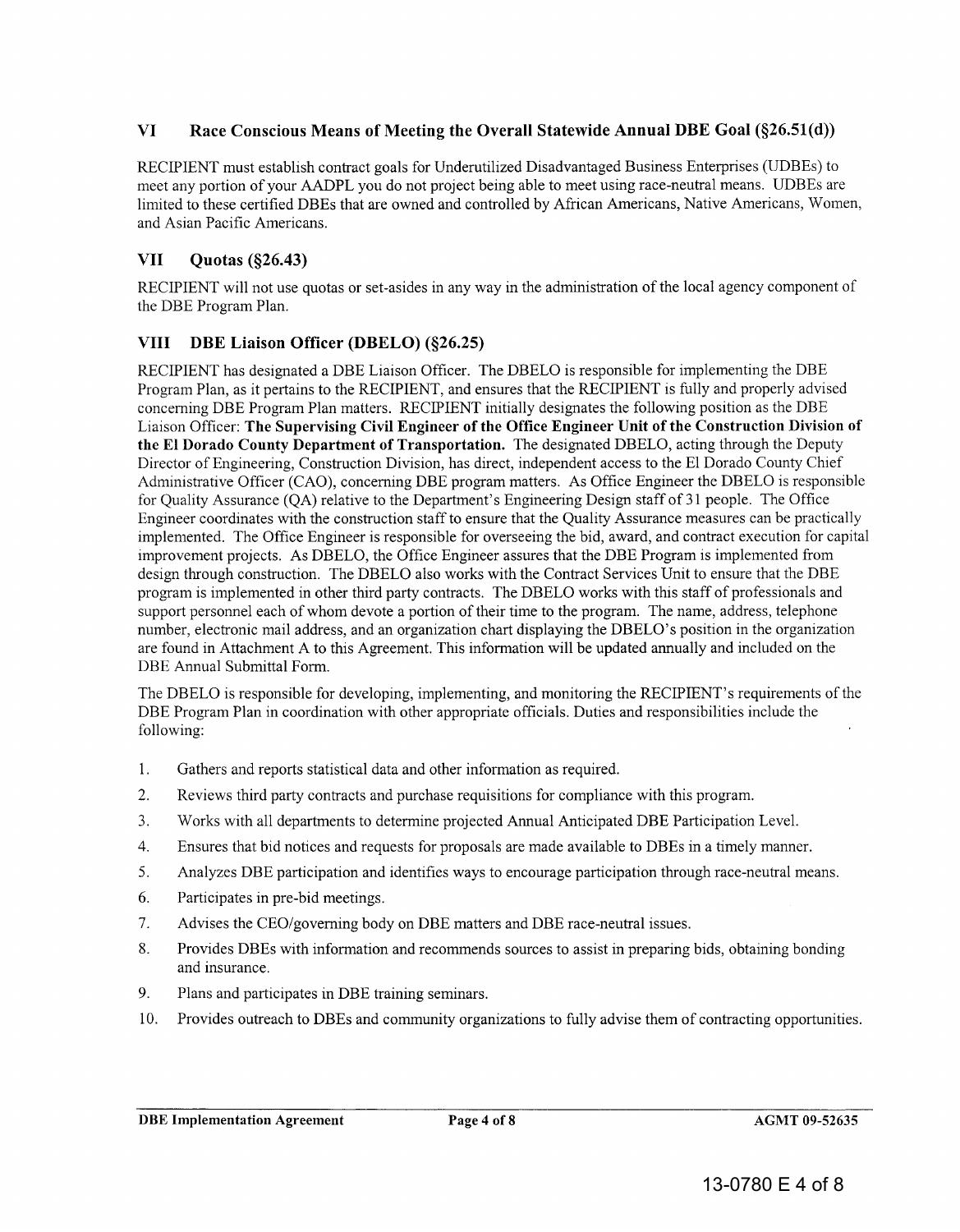#### **IX Federal Financial Assistance Agreement Assurance (§26.13)**

RECIPIENT will sign the following assurance, applicable to and to be included in all DOT -assisted contracts and their administration, as part of the program supplement agreement for each project.

The recipient shall not discriminate on the basis of race, color, national origin, or sex in the award and performance of any DOT -assisted contract, or in the administration of its DBE Program, or the requirements of 49 CFR Part 26. The recipient shall take all necessary and reasonable steps under 49 CFR, Part 26 to ensure nondiscrimination in the award and administration of DOT-assisted contracts. The recipient's DBE Program, as required by 49 CFR, Part 26 and as approved by DOT, is incorporated by reference in this agreement. Implementation of this program is a legal obligation and failure to carry out its terms shall be treated as a violation of this agreement. Upon notification to the recipient of its failure to carry out its approved program, the Department may impose sanctions as provided for under Part 26 and may, in appropriate cases, refer the matter for enforcement under 18 U.S.C. 1001 and/or the Program Fraud Civil Remedies Act of 1986 (31 U.S.c. 3801 et seq.). performance of any DOT-assisted contract, or in the administration of its DBE Program, or the requirements of 49<br>CFR Part 26. The recipient shall take all necessary and reasonable steps under 49 CFR, Part 26 to ensure<br>nond

#### **X DBE Financial Institutions (§26.27)**

It is the policy of the RECIPIENT to investigate the full extent of services offered by financial institutions owned and controlled by socially and economically disadvantaged individuals in the community to make reasonable efforts to use these institutions, and to encourage prime contractors on DOT -assisted contracts to make use of these institutions.

Information on the availability of such institutions can be obtained from the DBELO. The Caltrans' Disadvantaged Business Enterprise Program may offer assistance to the DBELO.

#### **XI Directory (§26.31)**

RECIPIENT will refer interested persons to the Unified Certification Program DBE directory available from the Caltrans Disadvantaged Business Enterprise Program's website at www.dot.ca.gov/hqlbep.

#### **XII Required Contract Clauses (§§26.13, 26.29)**

RECIPIENT ensures that the following clauses or equivalent will be included in each DOT -assisted prime contract:

#### **A. CONTRACT ASSURANCE**

The contractor or subcontractor shall not discriminate on the basis of race, color, national origin, or sex in the performance of this contract. The contractor shall carry out applicable requirements of 49 CFR, Part 26 in the award and administration of DOT -assisted contracts. Failure by the contractor to carry out these requirements is a material breach of this contract, which may result in the termination of this contract or such other remedy, as recipient deems appropriate. It is the policy of the RECIPENT to investigate the full extent of services offred by timacial institutions owner<br>and controlled by socially and economically disadvantaged individuals in the community to make reasonable<br>e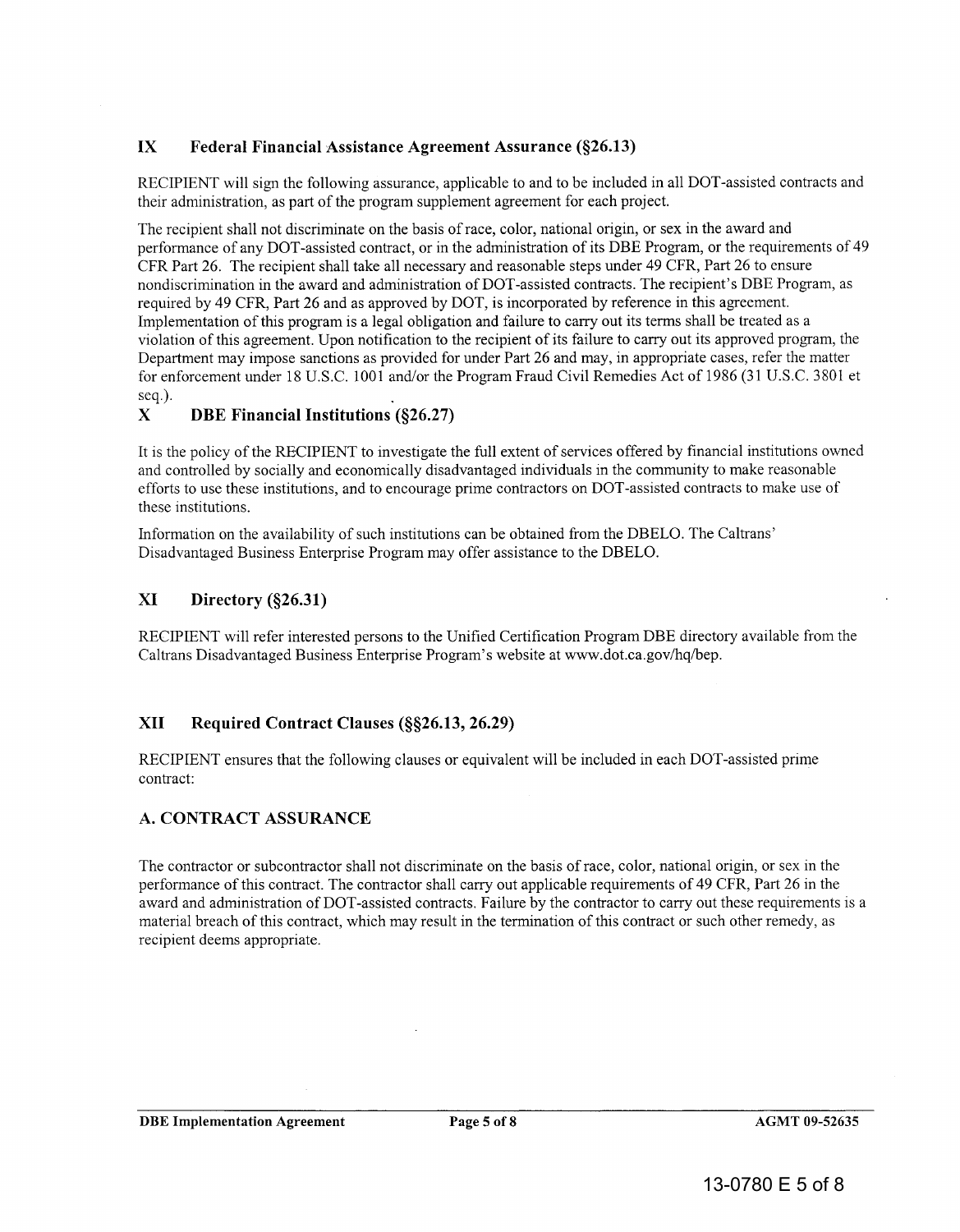#### B. PROMPT PAYMENT Prompt Progress Payment to Subcontractors

The local agency shall require contractors and subcontractors to be timely paid as set forth in Section 7108.5 of the California Business and Professions Code concerning prompt payment to subcontractors. The 10-days are applicable unless a longer period is agreed to in writing. Any delay or postponement of payment over 30 days may take place only for good cause and with the agency's prior written approval. Any violation of Section 7108.5 shall subject the violating contractor or subcontractor to the penalties, sanctions, and other remedies of that Section. This requirement shall not be construed to limit or impair any contractual, administrative, or judicial remedies, otherwise available to the contractor or subcontractor in the event of a dispute involving late payment or nonpayment by the contractor, deficient subcontractor performance, and/or noncompliance by a subcontractor. This clause applies to both DBE and non-DBE subcontractors. 7108.5 of the California Business and Professions Code concerning prompt payment to subcontractors.<br>The 10-days are applicable unless a longer period is agreed to in writing. Any delay or postponement of<br>payment over 30 da

#### Prompt Payment of Withheld Funds to Subcontractors

The local agency shall ensure prompt and full payment of retainage from the prime contractor to the subcontractor within thirty (30) days after the subcontractor's work is satisfactorily completed and accepted. This shall be accompanied by including either  $(1)$ ,  $(2)$ , or  $(3)$  of the following provisions [local agency equivalent will need Caltrans approval] in their federal-aid contracts to ensure prompt and full payment of retain age [withheld funds] to subcontractors in compliance with 49 CFR 26.29.

1. No retainage will be held by the agency from progress payments due to the prime contractor. Prime contractors and subcontractors are prohibited from holding retainage from subcontractors. Any delay or postponement of payment may take place only for good cause and with the agency's prior written approval. Any violation of these provisions shall subject the violating contractor or subcontractor to the penalties, sanctions, and other remedies specified in Section 7108.5 of the California Business and Professions Code. This requirement shall not be construed to limit or impair any contractual, payment of retainage [withheld funds] to subcontractors in compliance with 49 CFR 26.29.<br>1. No retainage will be held by the agency from progress payments due to the prime contractor. Prime<br>contractors and subcontractors a a dispute involving late payment or nonpayment by the contractor, deficient subcontractor performance, and/or noncompliance by a subcontractor. This clause applies to both DBE and non-DBE subcontractors.

2. No retainage will be held by the agency from progress payments due the prime contractor. Any retainage kept by the prime contractor or by a subcontractor must be paid in full to the earning subcontractor in 30 days after the subcontractor's work is satisfactorily completed. Any delay or postponement o£payment may take place only for good cause and with the agency's prior written approval. Any violation of these provisions shall subject the violating contractor or subcontractor to the penalties, sanctions, and remedies specified in Section 7108.5 of the California Business and Professions Code. This requirement shall not be construed to limit or impair any contractual, administrative, or judicial remedies, otherwise available to the contractor or subcontractor in the event of a dispute involving late payment or nonpayment by the contractor, deficient subcontractor performance, and/or noncompliance by a subcontractor. This clause applies to both DBE and non-DBE subcontractors.

3. The agency shall hold retainage from the prime contractor and shall make prompt and regular incremental acceptances of portions, as determined by the agency of the contract work and pay retainage to the prime contractor based on these acceptances. The prime contractor or subcontractor shall return all monies withheld in retention from all subcontractors within 30 days after receiving payment for work satisfactorily completed and accepted including incremental acceptances of portions of the contract work by the agency. Any delay or postponement of payment may take place only for good cause and with the agency's prior written approval. Any violation of these provisions shall subject the violating prime contractor to the penalties, sanctions, and other remedies specified in Section 7108.5 of the California Business and Professions Code. This requirement shall not be construed to limit or impair any contractual, administrative, or judicial remedies, otherwise available to the contractor or subcontractor in the event of: a dispute involving late payment or nonpayment by the contractor; deficient subcontractor performance; and/or noncompliance by a subcontractor. This clause applies to both DBE and non-DBE subcontractors. and/or noncompliance by a subcontractor. This clause applies to both DBE and non-DBE subcontractors.<br>
2. No retainage will be held by the agency from progress payments due the prime contractor. Any<br>subcontractor in 30 days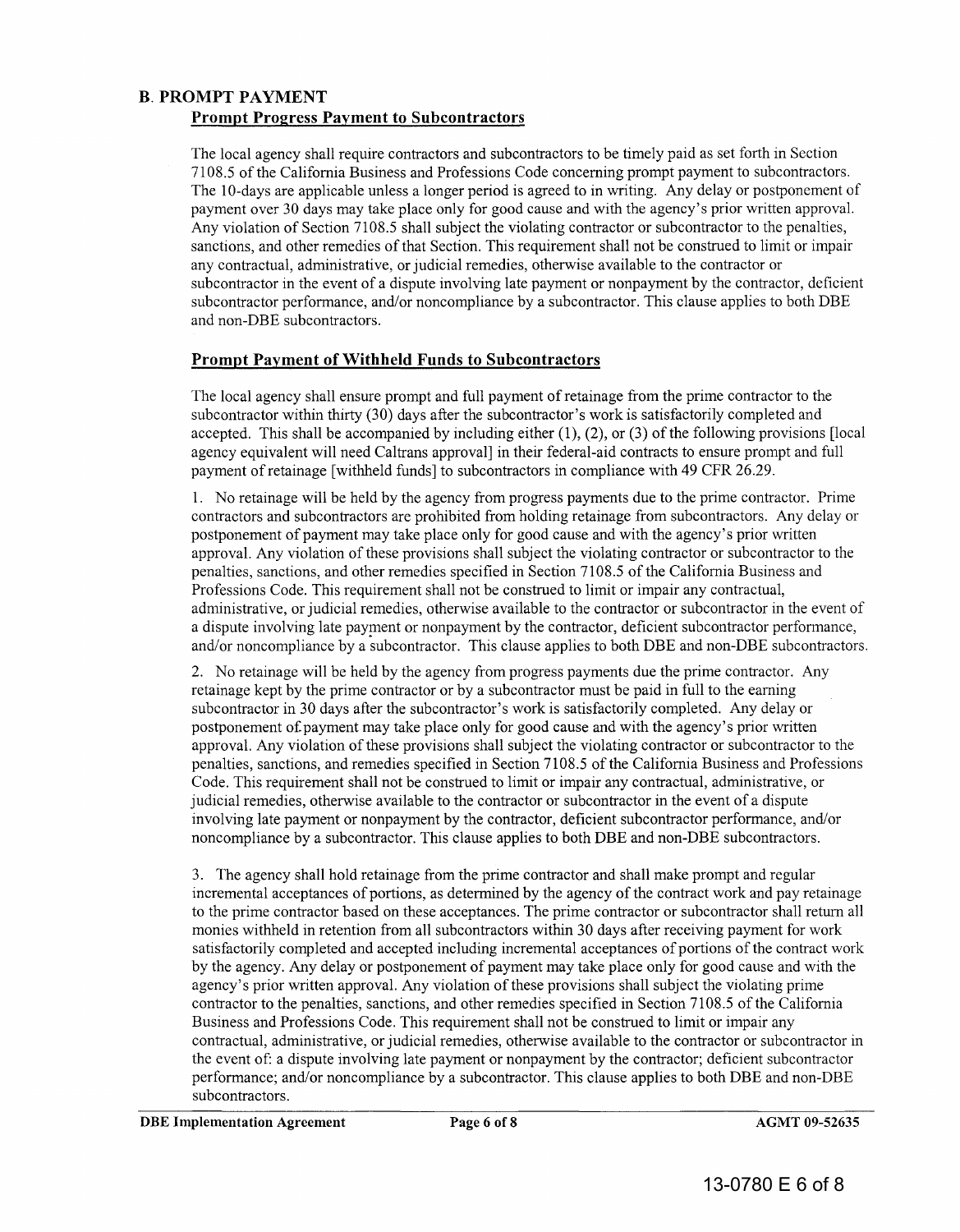#### XIII Local Assistance Procedures Manual

The RECIPIENT will advertise, award and administer DOT -assisted contracts in accordance with the most current published Local Assistance Procedures Manual (LAPM).

#### XIV Transit Vehicle Manufacturers (§ 26.49)

If FT A -assisted contracts will include transit vehicle procurements, RECIPIENT will require each transit vehicle manufacturer, as a condition of being authorized to bid or propose on transit vehicle procurements, to certify that it has complied with the requirements of 49 CFR Part 26, Section 49. The RECIPIENT will advertise, award and administer DOT-assisted contracts in accordance with the most<br>current published Local Assistance Procedures Manual (LAPM).<br>XIV Transit Vehicle Manufacturers (§ 26.49)<br>If FTA-assisted

#### $X\dot{V}$  Bidders List (§26.11(c))

The RECIPIENT will create and maintain a bidders list, consisting of information about all DBE and non-DBE firms that bid or quote on its DOT-assisted contracts. The bidders list will include the name, address, DBE/nonDBE status, age, and annual gross receipts of the firm.<br>XVI Reporting to the DLAE address, *DBE/nonDBE* status, age, and annual gross receipts of the firm.

#### XVI Reporting to the DLAE

RECIPIENT will promptly submit a copy of the Local Agency Bidder/Proposer-UDBE Commitment (Consultant Contract), (Exhibit 10-O(1) "Local Agency Bidder/Proposer-DBE Commitment (Consultant Contract)") or Exhibit IS-G(1) "Local Agency Bidder-UDBE Commitment (Construction Contract) to the DLAE at the time of Exhibit IS-G(1) "Local Agency Bidder-UDBE Commitment (Construction Contract) to the DLAE at the time of award of the consultant or construction contracts.

RECIPIENT will promptly submit a copy of the Local Agency Bidder-DBE Information (Exhibit IS-G(2) "Local Agency Bidder-DBE (Construction Contracts) – Information" or Exhibit 10-O(2) "Local Agency Proposer/Bidder-DBE (Consultant Contracts)-Information" of the LAPM) to the DLAE at the time of execution of consultant or construction contract.

RECIPIENT will promptly submit a copy of the Final Utilization of DBE participation to the DLAE using Exhibit 17-F "Final Report – Utilization of Disadvantaged Business Enterprises (DBE), First-Tier Subcontractors" of the<br>LAPM immediately upon completion of the contract for each consultant or construction contract. LAPM immediately upon completion of the contract for each consultant or construction contract.

#### XVII Certification (§26.83(a))

RECIPIENT ensures that only DBE firms currently certified by the California Unified Certification Program will<br>participate as DBEs on DOT-assisted contracts. participate as DBEs on DOT -assisted contracts.

#### XVIII Confidentiality

RECIPIENT will safeguard from disclosure to third parties, information that may reasonably be regarded as RECIPIENT will safeguard from disclosure to third parties, information that may reasonably be regarded confidential business information consistent with federal, state, and local laws.

#### XIX RECPIPENT'S Contract Administrator

The County Officer or employee with responsibility for administering this Agreement is Janel Gifford, The County Officer or employee with responsibility for administering this Agreement is Janel Gifford,<br>Supervising Civil Engineer, Office Engineer Unit, Construction Division, Department of Transportation, or successor.